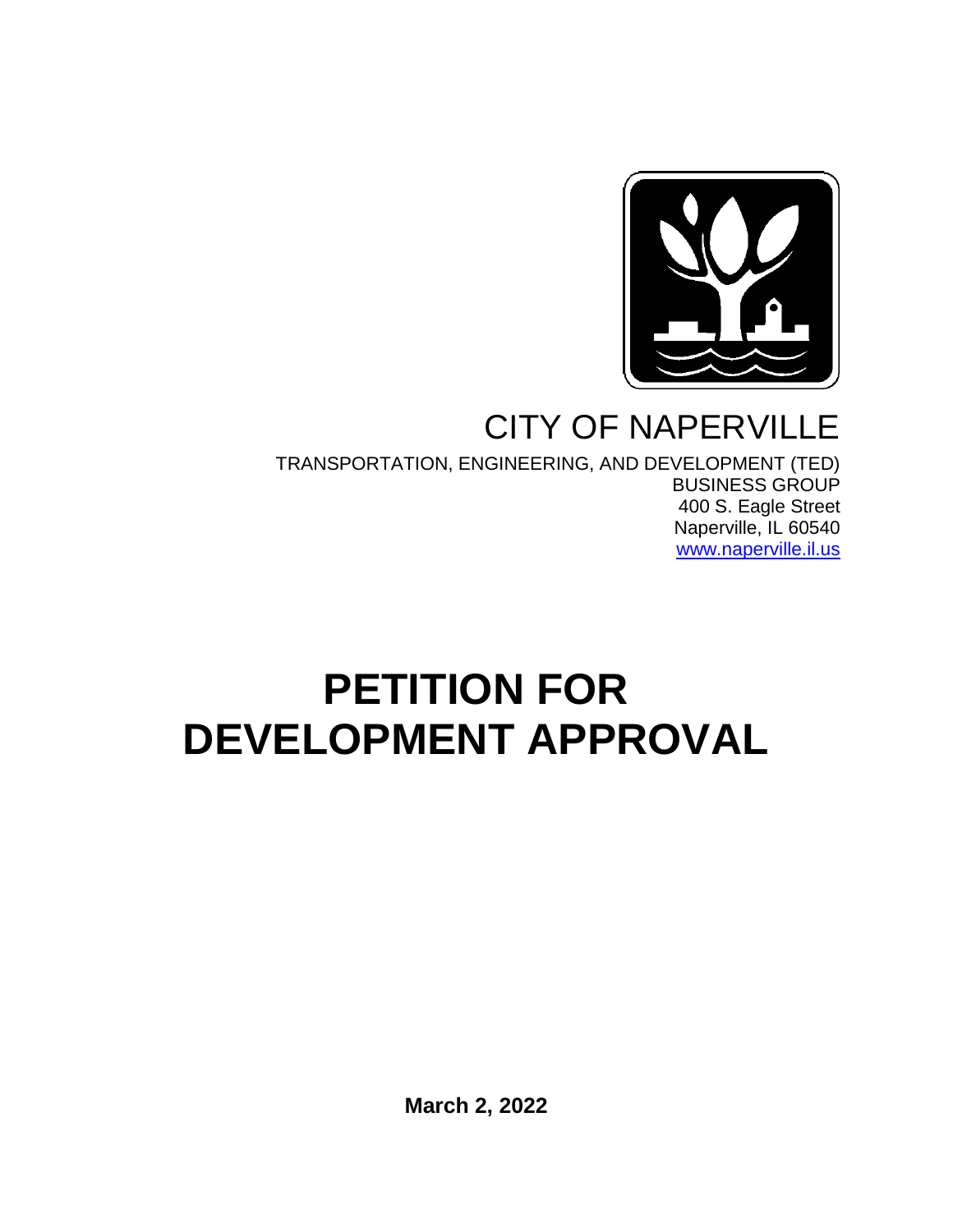# **TRANSPORTATION, ENGINEERING, & DEVELOPMENT (TED) BUSINESS GROUP**

Use this packet to request development approval from the City when consideration by the Naperville Planning and Zoning Commission and/or approval from the Naperville City Council is required. This Petition for Development Approval is available on the City's website at [http://www.naperville.il.us/developmentpetition.aspx.](http://www.naperville.il.us/developmentpetition.aspx) Questions may be directed to the City of Naperville TED Business Group at [DRT@naperville.il.us.](mailto:DRT@naperville.il.us)

# *E-Plan Review*

"E-plan review" is short-hand for electronic plan review. It is the process of reviewing development submittals in a digital format instead of on paper. All development projects submitted to the City require e-plan review. All plans (e.g., site plan, engineering plans, landscape plans, etc.) and application materials (e.g. parking and traffic studies, application forms, etc.) associated with these projects must be submitted to the City of Naperville electronically per the following table:

| <b>Required E-Plan Review Submittals</b> | Format*         | Page      |
|------------------------------------------|-----------------|-----------|
| <b>Development Petition Form</b>         | <b>PDF File</b> | $4 - 7$   |
| Disclosure of Beneficiaries              | <b>PDF File</b> | $8 - 9$   |
| Fees***                                  | Check           | 10        |
| <b>Response to Standards Exhibits</b>    | <b>PDF File</b> | $11 - 14$ |
| Legal Description**                      | MS Word File    | N/A       |
| Plan Submittals***                       | <b>PDF File</b> | N/A       |

**\*Submittals must comply with the formatting and filename specifications detailed in the** Naperville [PDF Submittal Requirements](https://www.naperville.il.us/services/permits--licenses/development-petition-and-application/) **and** [Naperville Required Submittal List.](https://www.naperville.il.us/services/permits--licenses/development-petition-and-application/)

**\*\*It is the petitioner's sole responsibility to verify that the correct legal description including address and PIN(s) is being submitted. Failure to do so may result in additional resubmittals, additional fees, meeting rescheduling, project delays, etc.**

**\*\*\*Refer to the Concept Meeting Summary (if applicable) for the required plan submittals and fees or contact your Project Manager if you have questions. If you do not have a Project Manager, please email** [DRT@naperville.il.us](mailto:DRT@naperville.il.us) **or call 630-420-6100.**

## **DEVELOPMENT REVIEW PROCESS**

- 1. Prior to submittal of a Petition for Development Approval, please email a brief description of your project to the TED Business Group at [DRT@naperville.il.us](mailto:DRT@naperville.il.us) to determine whether or not a concept meeting is required. A Project Manager will be assigned to you at this time.
- 2. Following your concept meeting (if required), prepare a complete Petition for Development Approval including all items noted in your Concept Meeting Summary and in the Required Eplan Review Submittals table above. All submittal materials shall comply with the formatting and filename specifications detailed in the Naperville [PDF Submittal Requirements](https://www.naperville.il.us/services/permits--licenses/development-petition-and-application/) and [Naperville Required Submittal List.](https://www.naperville.il.us/services/permits--licenses/development-petition-and-application/)
- 3. Contact your Project Manager to obtain access to Naperville's e-review submittal portal. See the [Naperville E-Review Submittal](https://www.naperville.il.us/services/permits--licenses/development-petition-and-application/) Instructions for additional details.
- 4. Electronically submit the complete Petition for Development Approval including all items noted in the Required E-plan Review Submittals table above. *Submittals will not be accepted and/or processed until all of the submittal requirements are met.*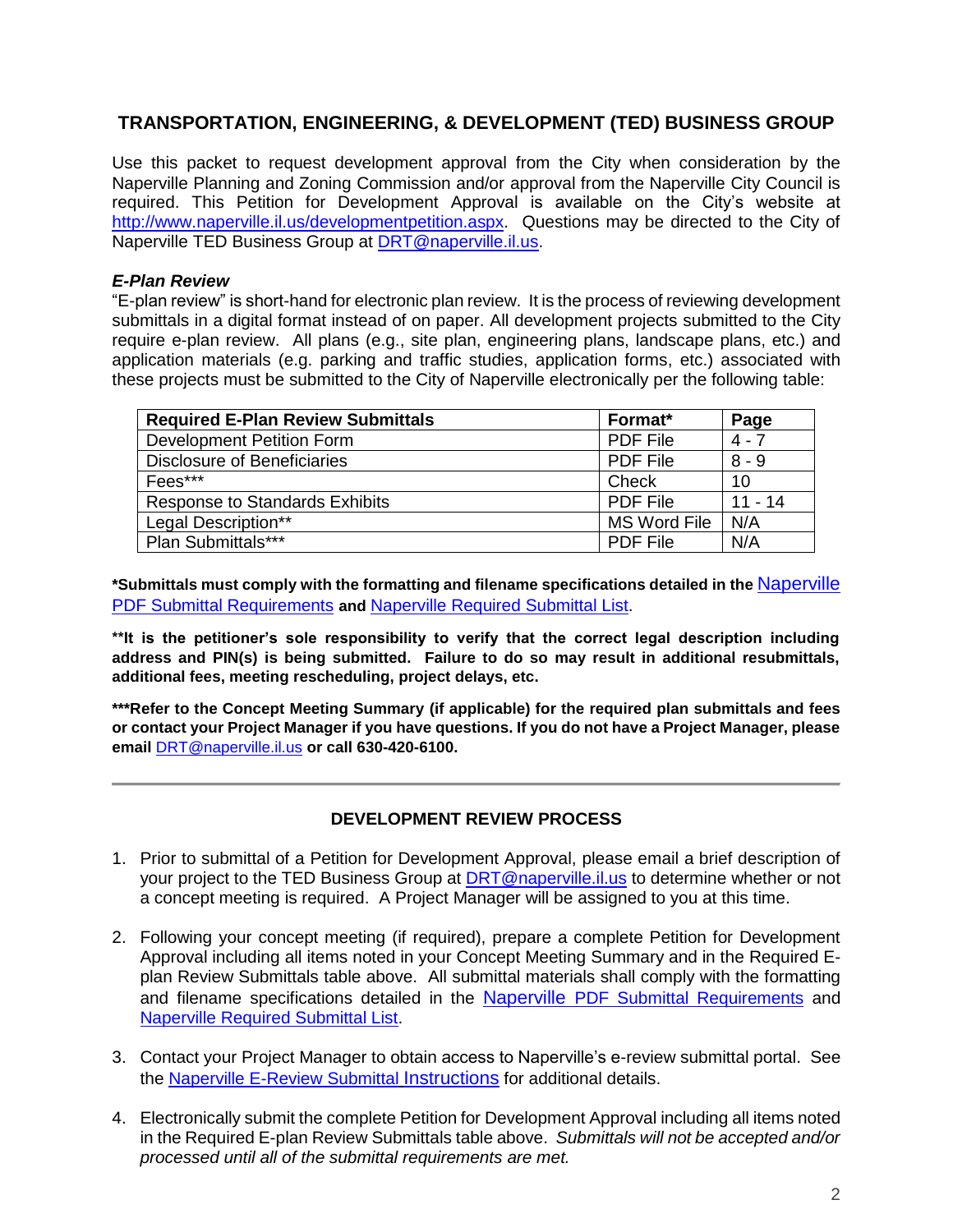- 5. Once the complete Petition for Development Approval is accepted, it will be forwarded to City departments (e.g. planning, utilities, engineering, etc.) for review and comment.
- 6. Upon receipt of the submittal, the Project Manager will contact you with the fee requirement for the project. All required fees must be paid in full by check payable to the City of Naperville prior to release of the City's next set of review comments. You may drop off the check to the Development Services Counter on the 1<sup>st</sup> floor of the Municipal Center, 400 S Eagle Street, or mail it to your Project Manager's attention at City of Naperville, 400 S Eagle Street, Naperville IL 60540.
- 7. Once all required fees are paid, the Project Manager will transmit the City's review comments to the Primary Contact identified on the Development Petition Form. Comments may necessitate revisions to plans prior to scheduling the project for a Planning and Zoning Commission (PZC) and/or City Council meeting.
- 8. The Project Manager will work with the Primary Contact to schedule a public hearing/meeting before the Planning and Zoning Commission (if required). *The Primary Contact will be notified of the hearing/meeting date approximately three weeks in advance.* As required, City staff will complete newspaper publication requirements; the Petitioner/Owner shall complete the written notice and posting of a sign on the property as defined below:

| <b>Case Type</b>                                                                                                                                  | Publication <sup>1</sup> | Sign | <b>Written</b><br><b>Notice</b> |
|---------------------------------------------------------------------------------------------------------------------------------------------------|--------------------------|------|---------------------------------|
| Public Hearing Cases: variances, rezoning,<br>conditional use, major changes, PUD deviation, and<br>variances to Section 7-4-4 (Design Standards) | Yes                      | Yes  | Yes                             |
| Minor Change: minor changes to conditional uses<br>or PUD                                                                                         | No                       | Yes  | Yes                             |
| Administrative Adjustments: administrative<br>adjustments to conditional use or PUD                                                               | Nο                       | No   | No                              |

 $1$ The City will publish notice of the public hearing in a local newspaper of general circulation at least 15 days, but not more than 30 days, prior to the public hearing date.

As noted above, notice requirements vary by case type; therefore, please contact the Project Manager to review the requirements. The public notice shall be issued at least 15 days, but not more than 30 days, prior to the scheduled public hearing/meeting date (unless otherwise directed by staff).

9. Following a public hearing and recommendation by the Planning and Zoning Commission, the case will be scheduled for City Council consideration. Cases will not be scheduled for City Council until staff has determined that all plans are in technical compliance. The Primary Contact will be notified of the City Council date approximately four weeks in advance of the meeting. A summary of the meeting format for the Planning and Zoning Commission and City Council is provided as Attachment 1.

# **EFFECTIVE PERIOD OF PETITION**

Please note that Petitions for Development Approval are only valid for a period of two years from the date of Petition submission and that all cases will be closed by the City without further notice to the Petitioner after the two-year period has expired.

# CITY OF NAPERVILLE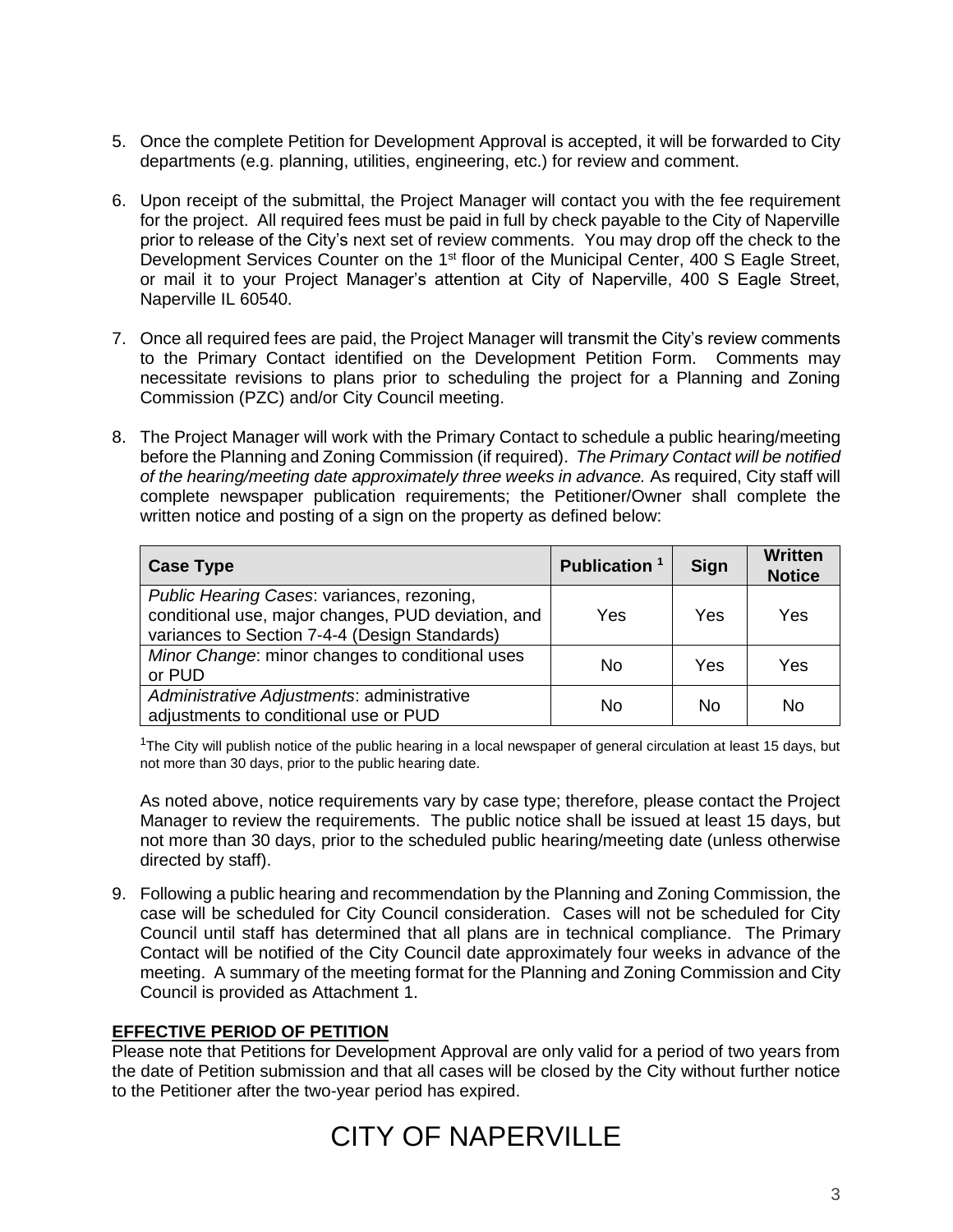# **DEVELOPMENT PETITION FORM**

| DEVELOPMENT NAME (should be consistent with plat):_______________________________                                                                                                                                             |  |  |  |
|-------------------------------------------------------------------------------------------------------------------------------------------------------------------------------------------------------------------------------|--|--|--|
|                                                                                                                                                                                                                               |  |  |  |
|                                                                                                                                                                                                                               |  |  |  |
|                                                                                                                                                                                                                               |  |  |  |
|                                                                                                                                                                                                                               |  |  |  |
|                                                                                                                                                                                                                               |  |  |  |
|                                                                                                                                                                                                                               |  |  |  |
|                                                                                                                                                                                                                               |  |  |  |
|                                                                                                                                                                                                                               |  |  |  |
|                                                                                                                                                                                                                               |  |  |  |
|                                                                                                                                                                                                                               |  |  |  |
|                                                                                                                                                                                                                               |  |  |  |
|                                                                                                                                                                                                                               |  |  |  |
|                                                                                                                                                                                                                               |  |  |  |
|                                                                                                                                                                                                                               |  |  |  |
| <b>IV. OTHER STAFF</b>                                                                                                                                                                                                        |  |  |  |
|                                                                                                                                                                                                                               |  |  |  |
| RELATIONSHIP TO PETITIONER: University of the contract of the contract of the contract of the contract of the contract of the contract of the contract of the contract of the contract of the contract of the contract of the |  |  |  |
|                                                                                                                                                                                                                               |  |  |  |
| PHONE: __________________________________ EMAIL ADDRESS: _______________________                                                                                                                                              |  |  |  |
| NAME: NAME:                                                                                                                                                                                                                   |  |  |  |
|                                                                                                                                                                                                                               |  |  |  |
|                                                                                                                                                                                                                               |  |  |  |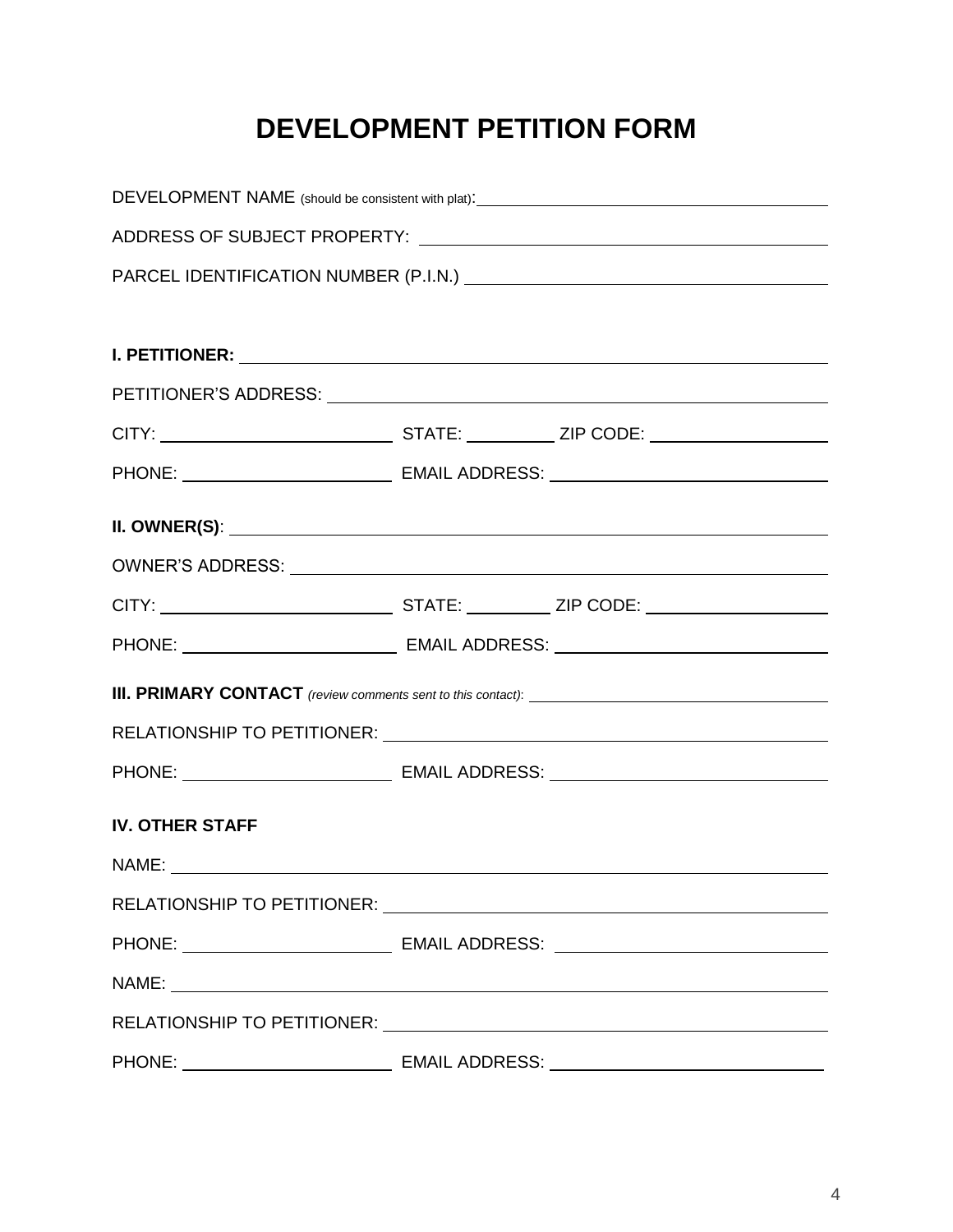# **V. PROPOSED DEVELOPMENT**

(check applicable and provide responses to corresponding exhibits on separate sheet)

| <b>PZC&amp;CC</b>                                                               | Annexation (Exhibit 3)                                             |
|---------------------------------------------------------------------------------|--------------------------------------------------------------------|
| <b>Processes</b>                                                                | Rezoning (Exhibit 4)<br>$\Box$                                     |
|                                                                                 | Conditional Use (Exhibit 1)<br>$\Box$                              |
|                                                                                 | Major Change to Conditional Use (Exhibit 1)<br>$\Box$              |
|                                                                                 | Planned Unit Development (PUD) (Exhibit 2)<br>$\Box$               |
|                                                                                 | Major Change to PUD (Exhibit 2)<br>$\Box$                          |
|                                                                                 | Preliminary PUD Plat (Exhibit 2)<br>$\Box$                         |
|                                                                                 | □ Preliminary/Final PUD Plat                                       |
|                                                                                 | $\Box$ PUD Deviation (Exhibit 6)                                   |
|                                                                                 | □ Zoning Variance (Exhibit 7)                                      |
|                                                                                 | Sign Variance (Exhibit 7)<br>$\Box$                                |
|                                                                                 | Subdivision Variance to Section 7-4-4                              |
| <b>CC Only</b>                                                                  | Minor Change to Conditional Use (Exhibit 1)<br>$\Box$              |
| <b>Process</b>                                                                  | Minor Change to PUD (Exhibit 2)<br>$\Box$                          |
|                                                                                 | Deviation to Platted Setback (Exhibit 8)<br>$\Box$                 |
|                                                                                 | Amendment to an Existing Annexation Agreement<br>$\Box$            |
|                                                                                 | $\Box$ Preliminary Subdivision Plat (creating new buildable lots)  |
|                                                                                 | Final Subdivision Plat (creating new buildable lots)<br>$\Box$     |
|                                                                                 | □ Preliminary/Final Subdivision Plat (creating new buildable lots) |
|                                                                                 | Final PUD Plat (Exhibit 2)<br>$\Box$                               |
|                                                                                 | <b>Subdivision Deviation (Exhibit 8)</b><br>$\Box$                 |
|                                                                                 | Plat of Right-of-Way Vacation                                      |
| <b>Administrative</b>                                                           | Administrative Subdivision Plat (no new buildable lots are<br>П    |
| being created)<br><b>Review</b>                                                 |                                                                    |
| <b>Administrative</b><br>Administrative Adjustment to Conditional Use<br>$\Box$ |                                                                    |
| <b>Review</b>                                                                   | Administrative Adjustment to PUD                                   |
|                                                                                 | <b>Plat of Easement Dedication/Vacation</b>                        |
|                                                                                 | Landscape Variance (Exhibit 5)                                     |
| <b>Other</b>                                                                    | Please specify:                                                    |
|                                                                                 |                                                                    |

# ACREAGE OF PROPERTY:

DESCRIPTION OF PROPOSAL/USE (use a separate sheet if necessary)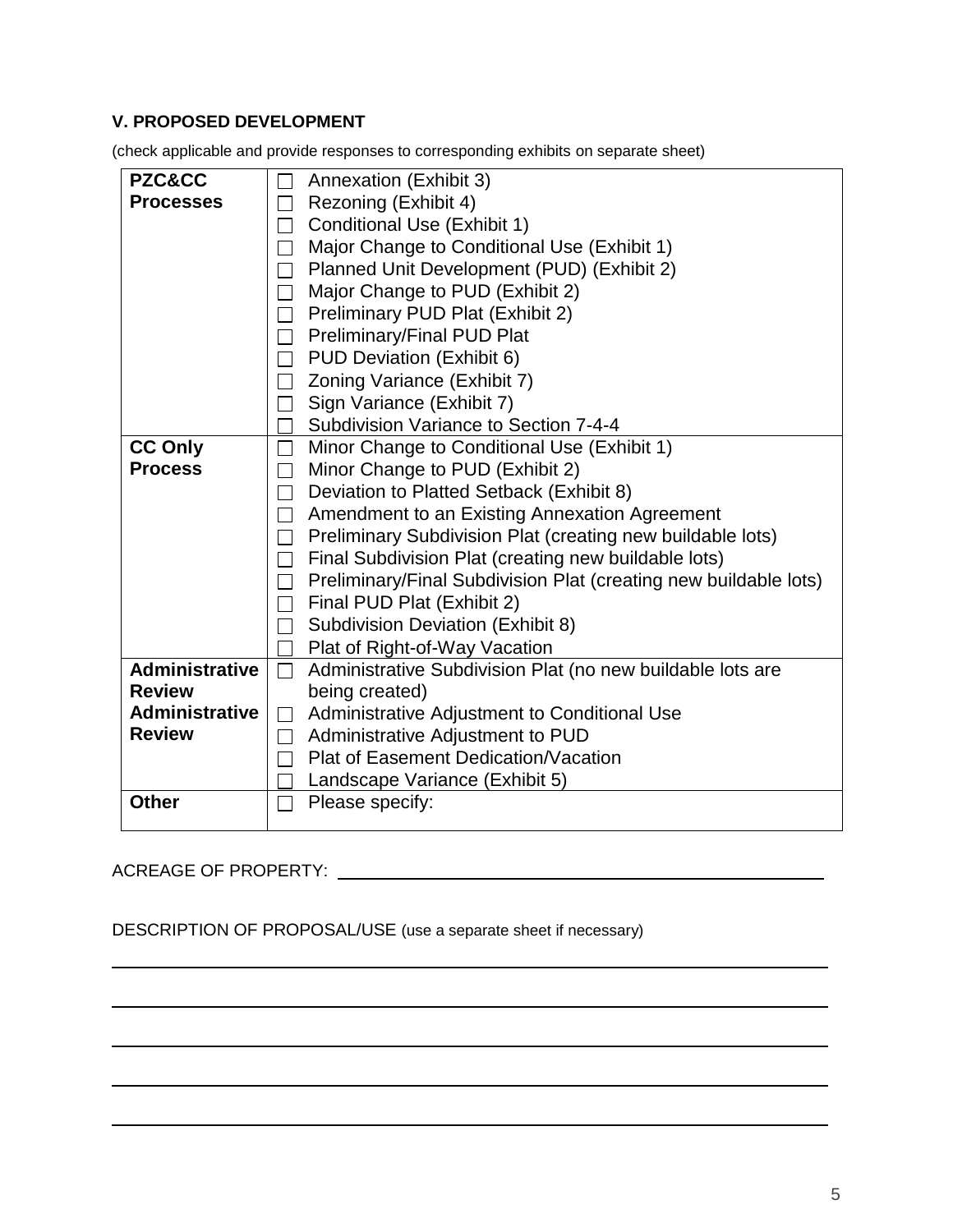# **VI. REQUIRED SCHOOL AND PARK DONATIONS (RESIDENTIAL DEVELOPMENT ONLY)**

(per Section 7-3-5: Dedication of Park Lands and School Sites or for Payments or Fees in Lieu of)

| <b>Required Park Donation will be met by:</b> |
|-----------------------------------------------|
| $\Box$ Cash Donation (paid prior to plat      |
| recordation)                                  |
| $\Box$ Cash Donation (paid per permit basis   |
| prior to issuance of each building permit)    |
| Land Dedication                               |
|                                               |

# **VII. PETITIONER'S SIGNATURE**

I, \_\_\_\_\_\_\_\_\_\_\_\_\_\_\_\_\_\_\_\_\_\_\_\_\_\_\_\_\_\_\_\_\_\_\_\_\_\_\_\_\_\_ (Petitioner's Printed Name and Title), being duly sworn, declare that I am duly authorized to make this Petition, and the above information, to the best of my knowledge, is true and accurate.

| (Date)                  |
|-------------------------|
| __ day of _______<br>20 |
|                         |

\_\_\_\_\_\_\_\_\_\_\_\_\_\_\_\_\_\_\_\_\_\_\_\_\_\_\_\_\_\_\_\_\_\_\_\_\_\_\_\_\_\_\_\_\_\_\_\_\_\_\_\_\_\_\_\_\_\_\_ (Notary Public and Seal)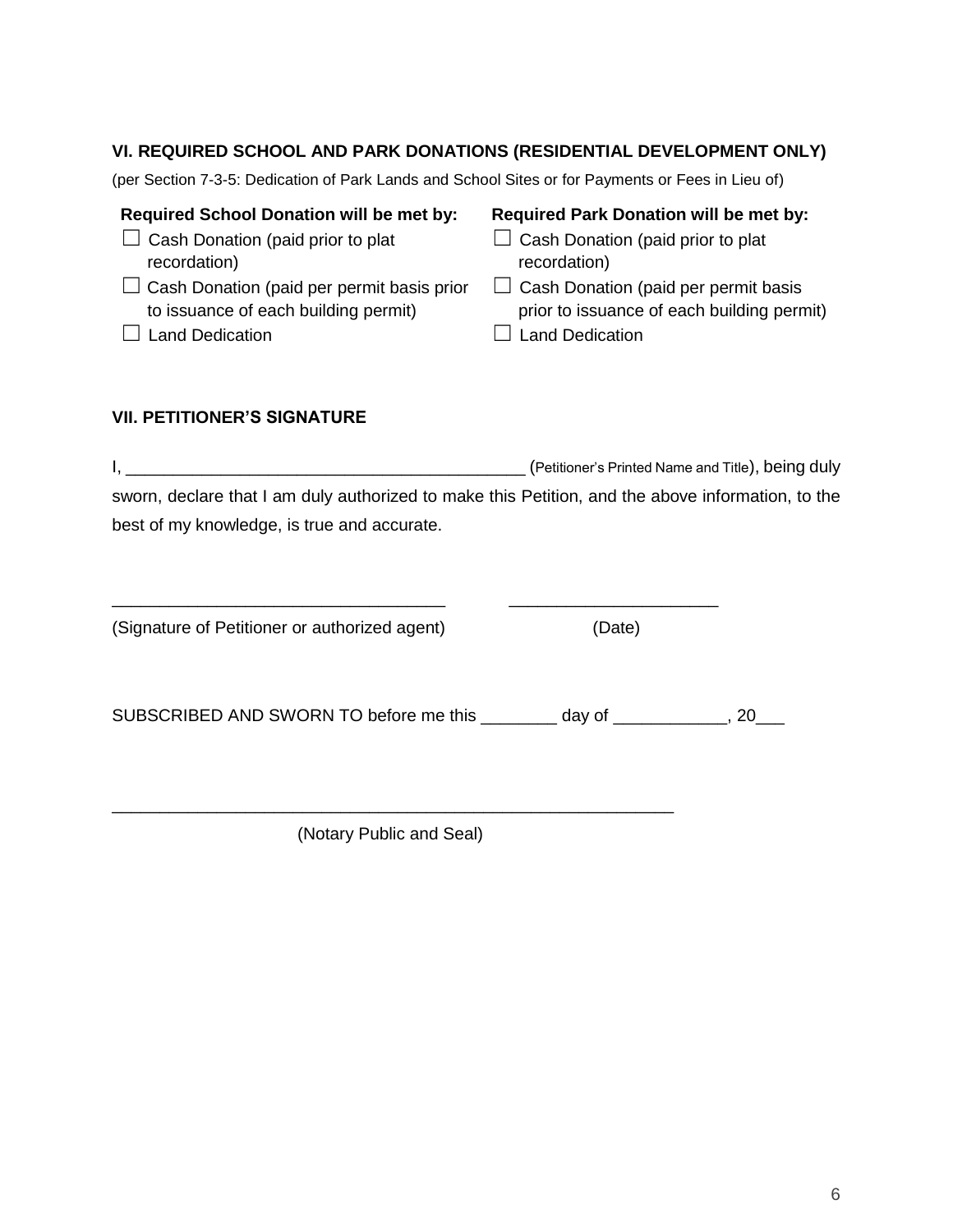# **VIII. OWNER'S AUTHORIZATION LETTER<sup>1</sup>**

I/we hereby certify that I/we am/are the owner(s) of the above described Subject Property. I/we am/are respectfully requesting processing and approval of the request(s) referenced in this Petition. I/we hereby authorize the Petitioner listed on this Petition to act on my/our behalf during the processing and presentation of this request(s).

| (Signature of 1 <sup>st</sup> Owner or authorized agent)                 | (Signature of 2 <sup>nd</sup> Owner or authorized agent) |
|--------------------------------------------------------------------------|----------------------------------------------------------|
| (Date)                                                                   | (Date)                                                   |
| 1 <sup>st</sup> Owner's Printed Name and Title                           | 2 <sup>nd</sup> Owner Printed Name and Title             |
| SUBSCRIBED AND SWORN TO before me this ________ day of __________, 20___ |                                                          |
|                                                                          |                                                          |

(Notary Public and Seal)

 $\overline{a}$ <sup>1</sup> Please include additional pages if there are more than two owners.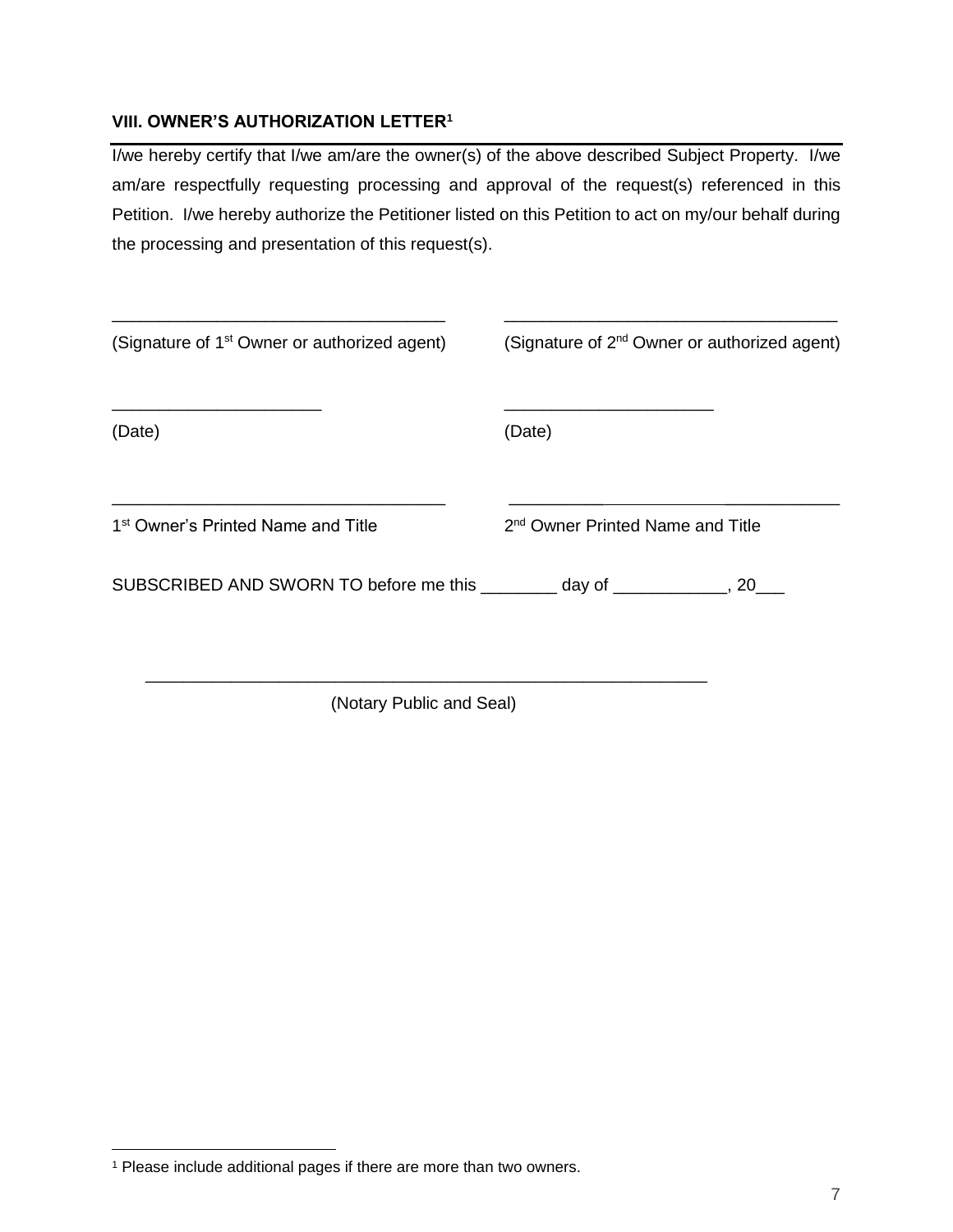# **CITY OF NAPERVILLE PETITIONER/APPLICANT** - DISCLOSURE OF BENEFICIARIES

In compliance with Title 1 (Administrative), Chapter 12 (Disclosure of Beneficiaries) of the Naperville Municipal Code ("Code"), as amended, the following disclosures are required when any person or entity applies for permits, licenses, approvals, or benefits from the City of Naperville unless they are exempt under 1-12-5:2 of the Code. Failure to provide full and complete disclosure will render any permits, licenses, approvals or benefits voidable by the City.

| $\mathbf 1$ . | Petitioner:                        |             |
|---------------|------------------------------------|-------------|
|               | Address:                           |             |
|               |                                    |             |
| 2.            | Nature of Benefit sought:          |             |
|               |                                    |             |
| 3.            | Nature of Petitioner (select one): |             |
|               | Individual<br>е.<br>a.             | Partnership |

- b. Corporation f. Joint Venture
- c. Land Trust/Trustee g. Limited Liability Corporation (LLC)
- d. Trust/Trustee h. Sole Proprietorship
- 4. If Petitioner is an entity other than described in Section 3, briefly state the nature and characteristics of Petitioner:
- 5. If your answer to Section 3 was anything other than "Individual", please provide the following information in the space provided on page 9 (or on a separate sheet):
	- **Limited Liability Corporation (LLC):** The name and address of all members and managing members, as applicable. If the LLC was formed in a State other than Illinois, confirm that it is registered with the Illinois Secretary of State's Office to transact business in the State of Illinois.
	- **Corporation:** The name and address of all corporate officers; the name and address of every person who owns five percent (5%) or more of any class of stock in the corporation; the State of incorporation; the address of the corporation's principal place of business. If the State of incorporation is other than Illinois, confirm that the corporation is registered with the Illinois Secretary of State's Office to transact business in the State of Illinois.
	- **Trust or Land Trust:** The name, address and interest of all persons, firms, corporations or other entities who are the beneficiaries of such trust.
	- **Partnerships:** The type of partnership; the name and address of all general and limited partners, identifying those persons who are limited partners and those who are general partners; the address of the partnership's principal office; and, in the case of a limited partnership, the county where the certificate of limited partnership is filed and the filing number.
	- **Joint Ventures:** The name and address of every member of the joint venture and the nature of the legal vehicle used to create the joint venture.
	- **Sole Proprietorship:** The name and address of the sole proprietor and any assumed name.
	- **Other Entities:** The name and address of every person having a proprietary interest, an interest in profits and losses or the right to control any entity or venture not listed above.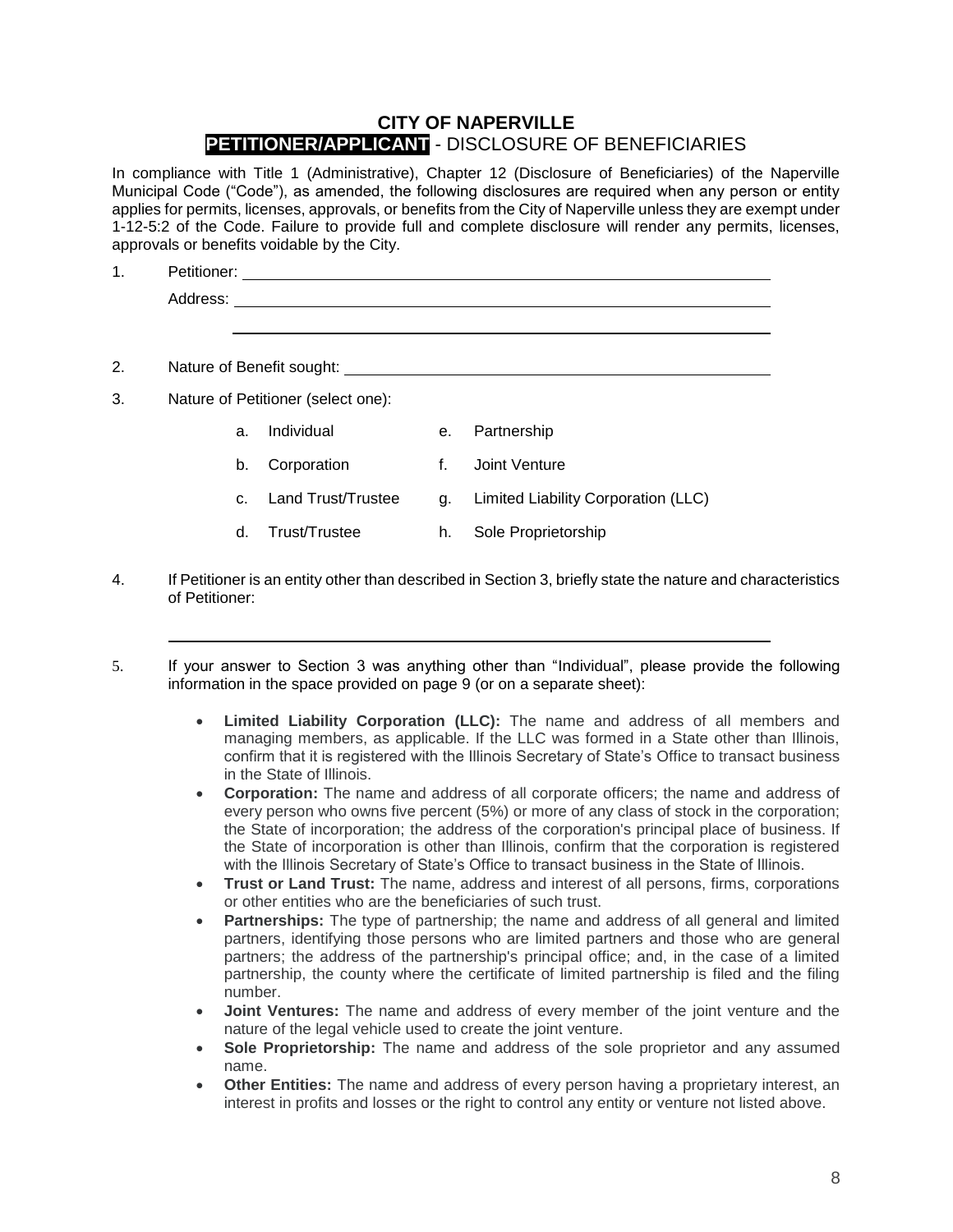| 6. | Name, address and capacity of person making this disclosure on behalf of the Petitioner:                                                                                                                                                                                                                                                                               |
|----|------------------------------------------------------------------------------------------------------------------------------------------------------------------------------------------------------------------------------------------------------------------------------------------------------------------------------------------------------------------------|
|    |                                                                                                                                                                                                                                                                                                                                                                        |
|    | <b>VERIFICATION</b>                                                                                                                                                                                                                                                                                                                                                    |
|    | I, 1. 2008 (print name), being first duly sworn under oath, depose and state<br>that I am the person making this disclosure on behalf of the Petitioner, that I am duly authorized to make<br>this disclosure, that I have read the above and foregoing Disclosure of Beneficiaries, and that the<br>statements contained therein are true in both substance and fact. |
|    | Signature: Signature: Signature: Signature: Signature: Signature: Signature: Signature: Signature: Signature: Signature: Signature: Signature: Signature: Signature: Signature: Signature: Signature: Signature: Signature: Si                                                                                                                                         |
|    | Subscribed and Sworn to before me this ______ day of _________________, 20________.                                                                                                                                                                                                                                                                                    |

Notary Public and seal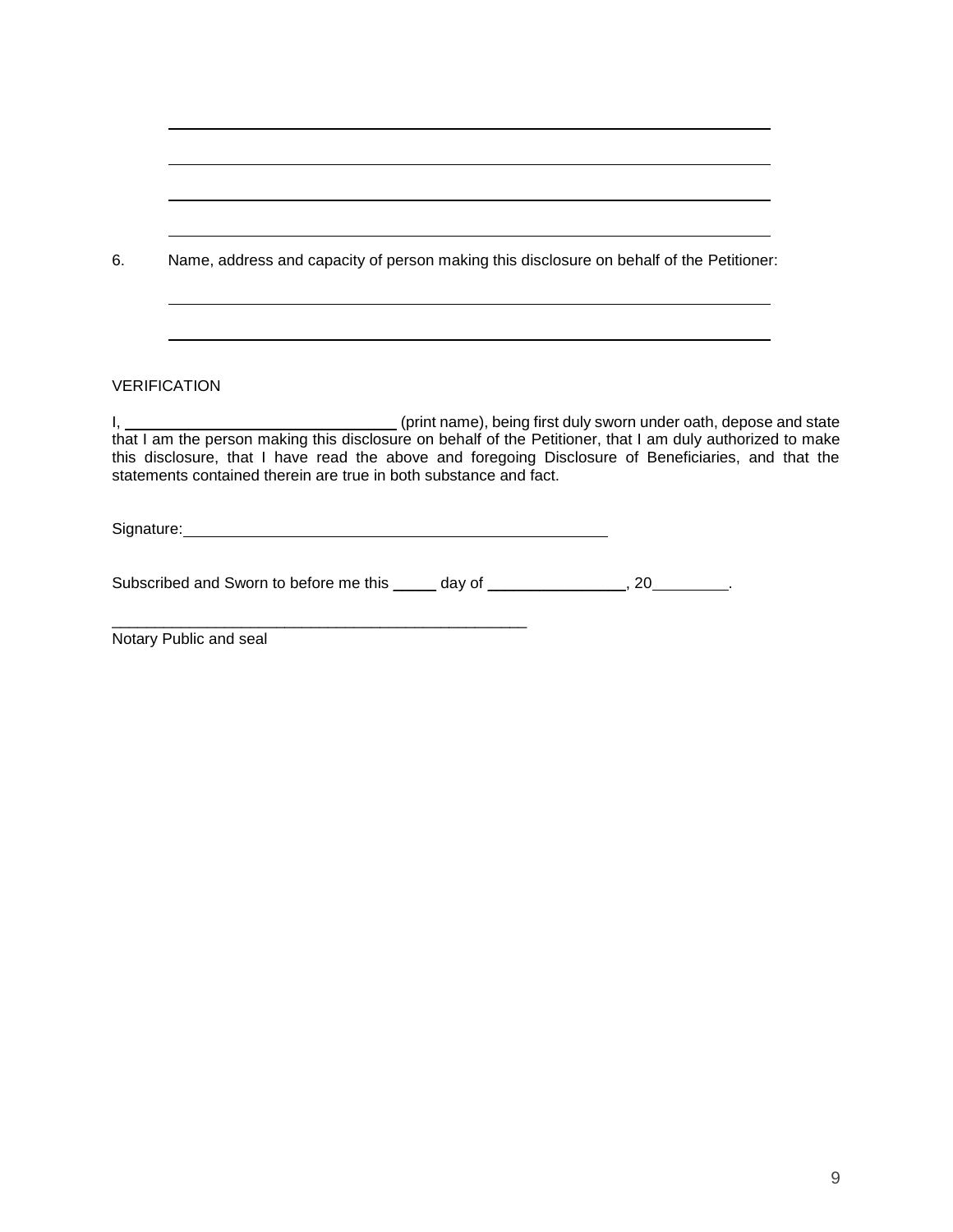# **CITY OF NAPERVILLE PROPERTY OWNER** - DISCLOSURE OF BENEFICIARIES

In compliance with Title 1 (Administrative), Chapter 12 (Disclosure of Beneficiaries) of the Naperville Municipal Code ("Code"), as amended, the following disclosures are required when any person or entity applies for permits, licenses, approvals, or benefits from the City of Naperville unless they are exempt under 1-12-5:2 of the Code. Failure to provide full and complete disclosure will render any permits, licenses, approvals or benefits voidable by the City.

1. Owner:

| Address: |  |  |
|----------|--|--|
|          |  |  |

- 2. Nature of Benefit sought:
- 3. Nature of Owner (select one):
	- a. Individual e. Partnership
	- b. Corporation f. Joint Venture
	- c. Land Trust/Trustee g. Limited Liability Corporation (LLC)
	- d. Trust/Trustee h. Sole Proprietorship
- 4. If Owner is an entity other than described in Section 3, briefly state the nature and characteristics of Owner:
- 5. If your answer to Section 3 was anything other than "Individual", please provide the following information in the space provided on page 9 (or on a separate sheet):
	- a. **Limited Liability Corporation (LLC):** The name and address of all members and managing members, as applicable. If the LLC was formed in a State other than Illinois, confirm that it is registered with the Illinois Secretary of State's Office to transact business in the State of Illinois.
	- **b. Corporation:** The name and address of all corporate officers; the name and address of every person who owns five percent (5%) or more of any class of stock in the corporation; the State of incorporation; the address of the corporation's principal place of business. If the State of incorporation is other than Illinois, confirm that the corporation is registered with the Illinois Secretary of State's Office to transact business in the State of Illinois.
	- c. **Trust or Land Trust:** The name, address and interest of all persons, firms, corporations or other entities who are the beneficiaries of such trust.
	- **d. Partnerships:** The type of partnership; the name and address of all general and limited partners, identifying those persons who are limited partners and those who are general partners; the address of the partnership's principal office; and, in the case of a limited partnership, the county where the certificate of limited partnership is filed and the filing number.
	- **e. Joint Ventures:** The name and address of every member of the joint venture and the nature of the legal vehicle used to create the joint venture.
	- f. **Sole Proprietorship:** The name and address of the sole proprietor and any assumed name.
	- g. **Other Entities:** The name and address of every person having a proprietary interest, an interest in profits and losses or the right to control any entity or venture not listed above.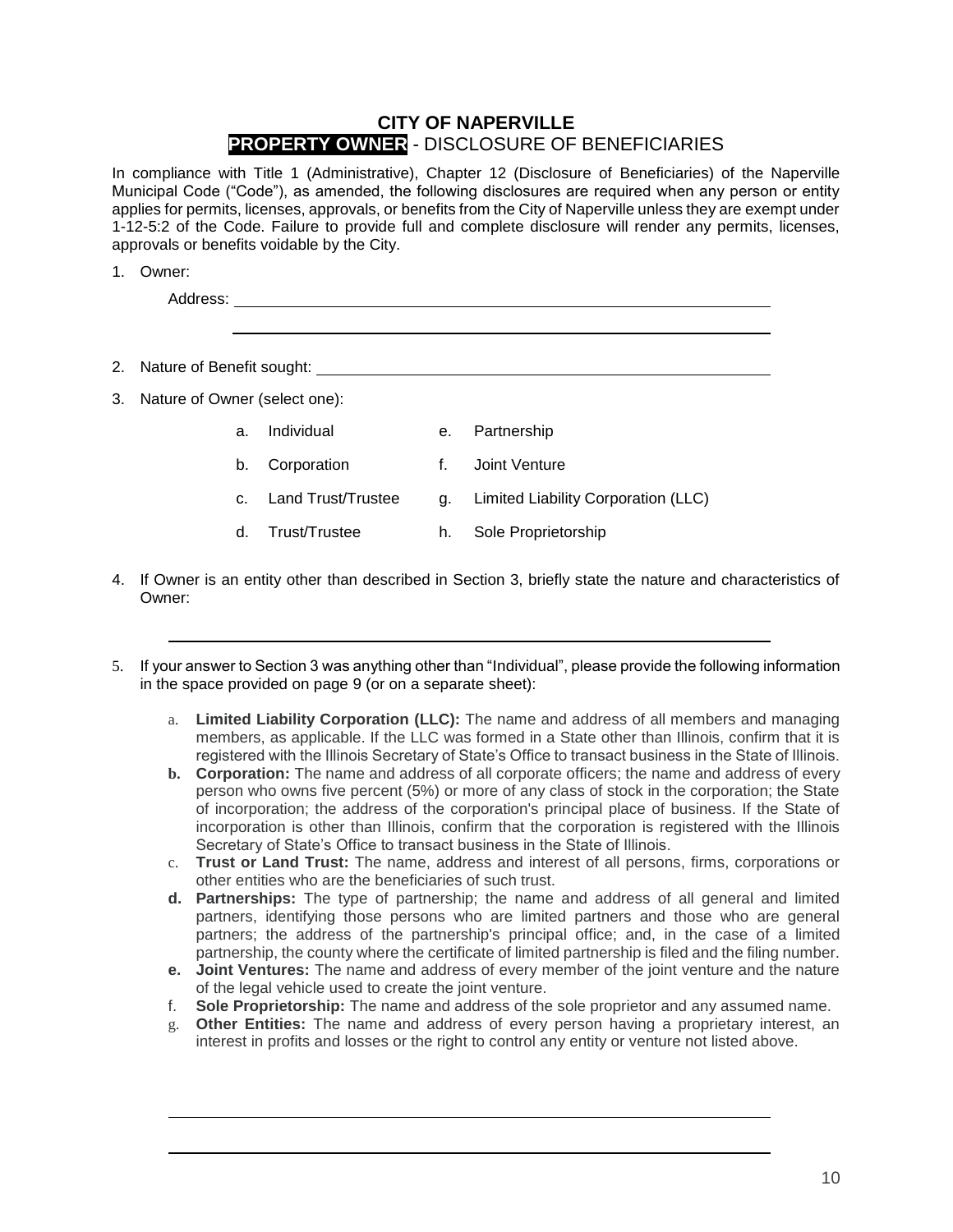|    | 6. Name, address and capacity of person making this disclosure on behalf of the Owner:                                                                                                                                                                                            |                                                                   |  |
|----|-----------------------------------------------------------------------------------------------------------------------------------------------------------------------------------------------------------------------------------------------------------------------------------|-------------------------------------------------------------------|--|
|    |                                                                                                                                                                                                                                                                                   |                                                                   |  |
|    | <b>VERIFICATION</b>                                                                                                                                                                                                                                                               |                                                                   |  |
| Ι, | that I am the person making this disclosure on behalf of the Owner, that I am duly authorized to make this<br>disclosure, that I have read the above and foregoing Disclosure of Beneficiaries, and that the statements<br>contained therein are true in both substance and fact. | (print name), being first duly sworn under oath, depose and state |  |
|    | Signature: <u>contract and contract and contract and contract and contract and contract and contract and contract and contract and contract and contract and contract and contract and contract and contract and contract and co</u>                                              |                                                                   |  |
|    | Subscribed and Sworn to before me this ______ day of ________________, 20________.                                                                                                                                                                                                |                                                                   |  |
|    | Notary Public and seal                                                                                                                                                                                                                                                            |                                                                   |  |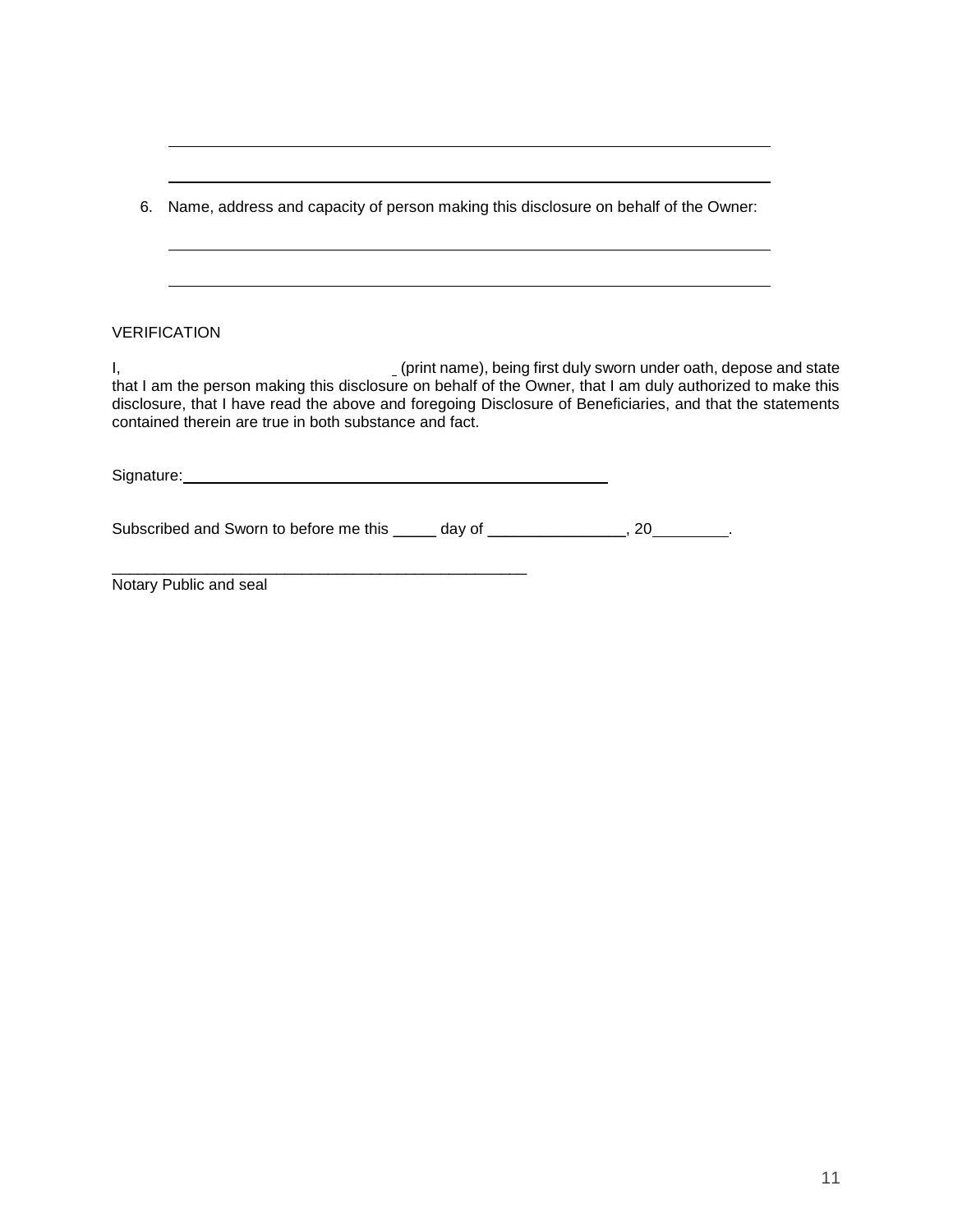## **REQUIRED FEES**

*The City of Naperville will not release review comments for your submittal until all fees are paid. If applicable, refer to the Concept Meeting Checklist for a summary of the required fee submittals or contact a project manager.*

| <b>FEE</b>                                                                                                                      | <b>AMOUNT</b>                     |
|---------------------------------------------------------------------------------------------------------------------------------|-----------------------------------|
| <b>Base Process Fee*</b>                                                                                                        |                                   |
| A) PZC-CC (annexation)                                                                                                          | \$4,000.00                        |
| B) PZC-CC (non-annexation)                                                                                                      | \$3,000.00                        |
| C) CC only                                                                                                                      | \$2,000.00                        |
| D) Administrative                                                                                                               | \$500.00                          |
| *Resubmittal fee of 25% of the Base Fee Applies to the 4 <sup>th</sup> resubmittal and<br>each subsequent submittal thereafter. |                                   |
| <b>Engineering Review Fee</b>                                                                                                   |                                   |
| A) Preliminary Engineering                                                                                                      | \$25.00 per page                  |
| B) Final Engineering                                                                                                            | \$150.00 per page                 |
| Agreements (e.g., annexation, owner's acknowledgement, encroachment,<br>easements, declarations, surety, at-risk)               |                                   |
| A) Basic                                                                                                                        | \$250.00 per agreement            |
| B)<br>Standard                                                                                                                  | \$500.00 per agreement            |
| C) Complex                                                                                                                      | \$1,000.00 per agreement          |
| <b>Technical Study and Report Review Fee</b>                                                                                    | \$400 (includes all resubmittals) |
| <b>Field Change</b>                                                                                                             | \$300 (includes all resubmittals) |
| <b>Record Drawings</b>                                                                                                          | \$300 (includes all resubmittals) |
| <b>Temporary Use Requiring Only Council Approval</b>                                                                            | \$500.00                          |
| <b>Variance Only</b>                                                                                                            | \$500.00                          |
| <b>Publication of Legal Notice</b>                                                                                              | Direct Invoice of Cost            |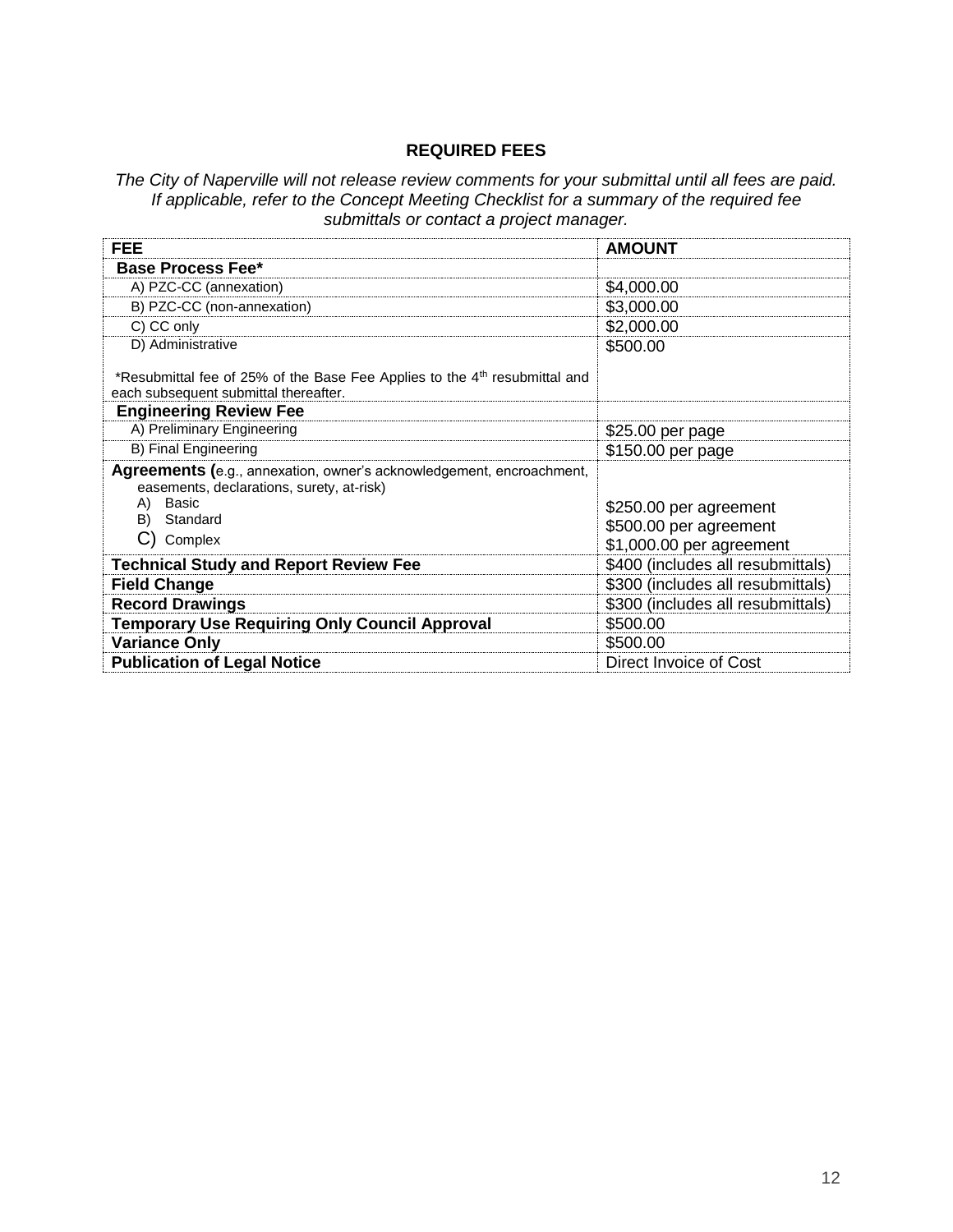#### **REQUIRED RESPONSE TO STANDARDS EXHIBITS**

Provide responses to corresponding exhibits on separate sheet (see Page 5 *Proposed Development* for required exhibit submittals)*.* Except as otherwise described, responses to the applicable exhibits are required per the Naperville Municipal Code.

The Naperville Municipal Code requires a petitioner who is seeking approval of various entitlements to respond to a set of standards that demonstrate both the need and appropriateness of the request. Your response to the standards is forwarded to the Planning and Zoning Commission and City Council for consideration as required, along with a report prepared by staff, when reviewing your request. It is important to provide thorough responses to each of the standards listed below.

*To assist in better understanding the intent of each standard, see Exhibit 7 for helpful information to consider when preparing your responses.*

**EXHIBIT 1:** Section 6-3-8:2: Standards for Granting or Amending a Conditional Use

- 1. The establishment, maintenance or operation of the conditional use will not be detrimental to, or endanger the public health, safety and general welfare;
- 2. The conditional use will not be injurious to the use and enjoyment of other property in the immediate area for the purposes already permitted, nor substantially diminish and impair property values within the neighborhood;
- 3. The establishment of the conditional use will not impede the normal and orderly development and improvement of the adjacent property for uses permitted in the district; and
- 4. The establishment of the conditional use is not in conflict with the adopted comprehensive master plan.

**EXHIBIT 2:** Section 6-4-7:1: Standards for Granting or Amending a Planned Unit Development

- 1. The design of the planned unit development presents an innovative and creative approach to the development of land and living environments.
- 2. The planned unit development meets the requirements and standards of the planned unit development regulations.
- 3. The physical design of the planned unit development efficiently utilizes the land and adequately provides for transportation and public facilities while preserving the natural features of the site.
- 4. Open space, outdoor common area, and recreational facilities are provided.
- 5. The modifications in design standards from the subdivision control regulations and the waivers in bulk regulations from the zoning regulations fulfill the intent of those regulations.
- 6. The planned unit development is compatible with the adjacent properties and nearby land uses.
- 7. The planned unit development fulfills the objectives of the comprehensive plan and planning policies of the city.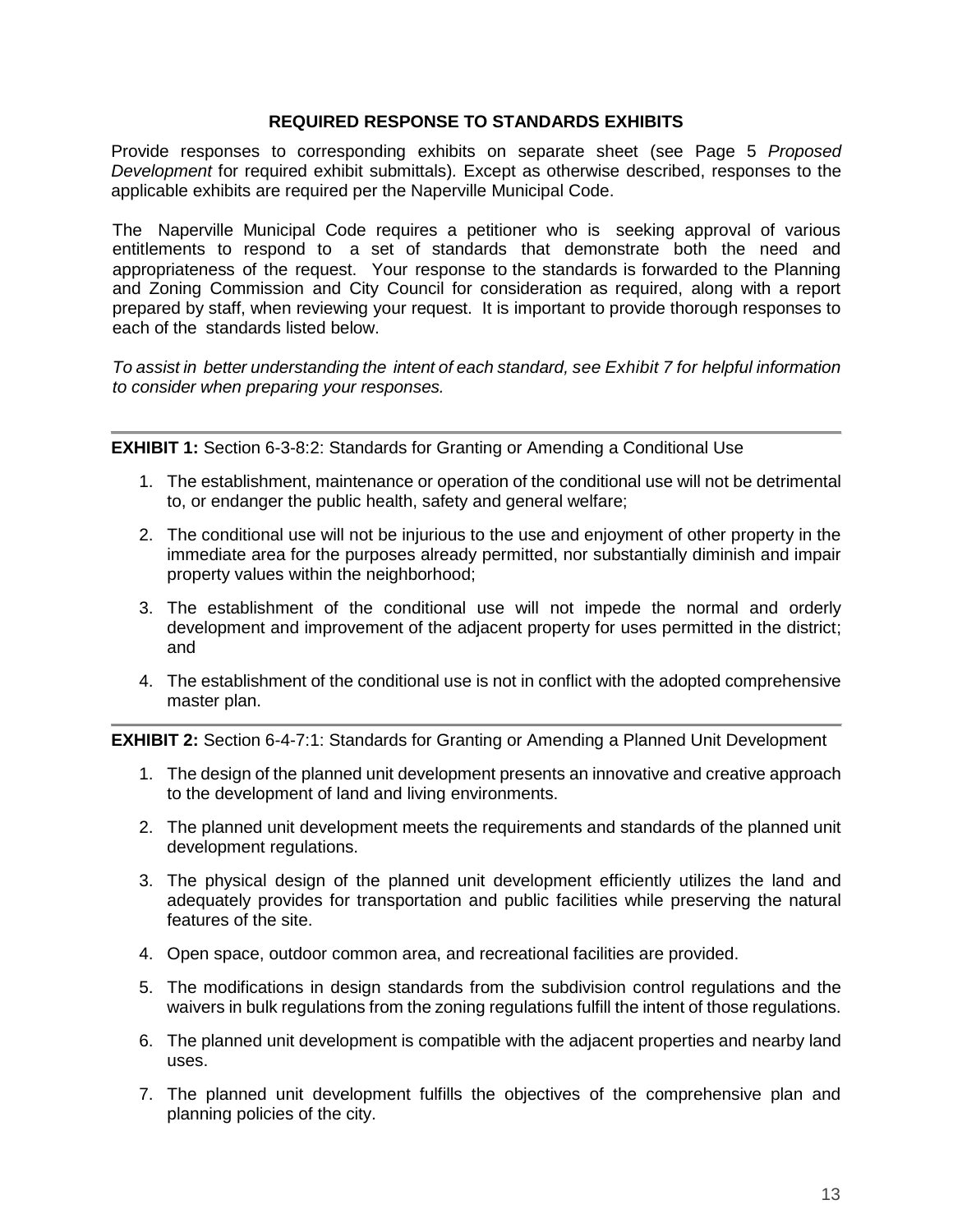**EXHIBIT 3:** Section 7-1-8 of the Illinois Municipal Code (65 ILCS 5/7-1-8)

- 1. This Petition for Development Approval shall include a petition for annexation signed by all property owner(s) of record for all land included with the annexation request.
- 2. Are there residents (i.e., property owners or tenants) on the subject property?
	- a. Yes, there are residents (i.e., property owners or tenants) on the subject property.
		- $\triangleright$  Complete the written petition signed by all property owner(s) of record as described above.
		- $\triangleright$  The written petition shall also include signatures from at least 51% of the electors (i.e., persons registered to vote) residing on the subject property.
	- b. No, there are no residents (i.e., property owners or tenants) on the subject property.
		- $\triangleright$  Complete the written petition signed by the property owner(s) of record as described above.
		- $\triangleright$  The petition shall state that no electors (i.e., persons registered to vote) reside on the subject property.

**EXHIBIT 4:** Section 6-3-7:1: Standards for Granting a Map Amendment (Rezoning)

- 1. The amendment promotes the public health, safety, comfort, convenience and general welfare and complies with the policies and official land use plan and other official plans of the City; and
- 2. The trend of development in the area of the subject property is consistent with the requested amendment; and
- 3. The requested zoning classification permits uses which are more suitable than the uses permitted under the existing zoning classification; and
- 4. The subject property has not been utilized under the existing zoning classification for a substantial period of time; and
- 5. The amendment, if granted, will not alter the essential character of the neighborhood and will not be a substantial detriment to adjacent property.

## **EXHIBIT 5:** Section 5-10-7: Standards for Granting a Landscape Variance

- 1. Strict enforcement of this chapter would result in practical difficulties or impose exceptional hardships; and
- 2. The principal reason for the variance is other than an increased income or revenue from the property; and
- 3. The variance, if granted, will not alter the essential character of the neighborhood, will not be a substantial detriment to adjacent property, and will not increase congestion or traffic hazards in the public streets, or otherwise impair the public health, safety, comfort, and general welfare.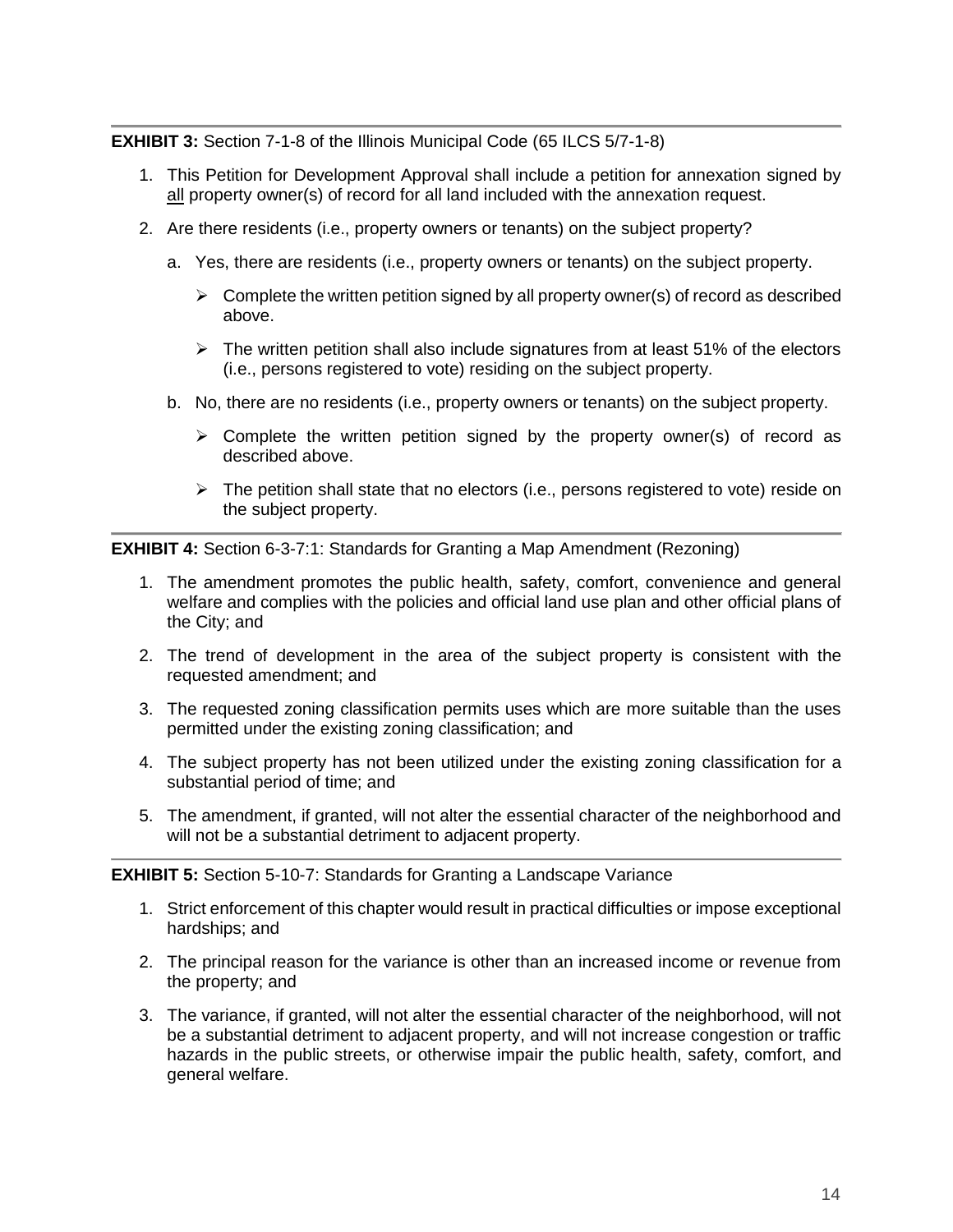#### **EXHIBIT 6:** Section 6-4-3:12.1: Standards for Approving a PUD Deviation

- 1. Whether the requested deviation would undermine the intent and purpose of the underlying zoning district; and
- 2. Whether the requested deviation would be a detriment to the provision of municipal services and infrastructure; and
- 3. Whether the requested deviation would contribute a planned unit development which offers a superior level of design, amenity enhancement, or environmental benefit; or would enhance community vitality through the inclusion of attainable or barrier free housing.

#### **EXHIBIT 7:** Section 6-3-6:2: Standards for Granting a Zoning Variance

1. The variance is in harmony with the general purpose and intent of this Title and the adopted comprehensive master plan; and

Explanation: The Zoning Code seeks to improve and protect the public health, safety, comfort, convenience, and general welfare of the people by establishing a uniform set of rules applicable to each zoning district. A variance is a request to deviate from the standard rules. In this response, you should provide an explanation as to how the overall intent of the zoning code (see Purpose and Intent of the Zoning Code) and the comprehensive master plan (see City's website) will still be maintained if the specific variance you are requesting is granted.

*2.* Strict enforcement of this Title would result in practical difficulties or impose exceptional hardships due to special and unusual conditions which are not generally found on other properties in the same zoning district; and

Explanation: Explain how your property is different from others that are zoned and used in a similar manner (i.e., other residential lots) and how these differences make it difficult to comply with the standard code requirements. For example, the location of a mature tree on your property may make it difficult to build an addition onto your home in a location that complies with required setbacks. As a result, you may be seeking a variance to locate a portion of the addition within the required setback in order to preserve the tree. In this case, the tree presents a special condition and unusual hardship for your property that makes compliance with the code difficult. Per the code, hardships should not be self-imposed (i.e., "I would simply like a bigger addition than permitted") and should not be financially based (i.e., "It will be too costly to build in compliance with the Code").

*3.* The variance, if granted, will not alter the essential character of the neighborhood and will not be a substantial detriment to adjacent property.

Explanation: Provide details as to how the requested variance, if granted, will not significantly impact the surrounding properties and neighborhood. Questions to ask yourself when preparing this response may include: Will the variance result in an improvement that is out of character or inconsistent with surrounding properties? Will abutting properties be impacted by the variance I am requesting? If so, what considerations/alterations/conditions have been made to protect the adjacent properties from the proposed improvement? Are other properties in the immediate area improved in a similar manner?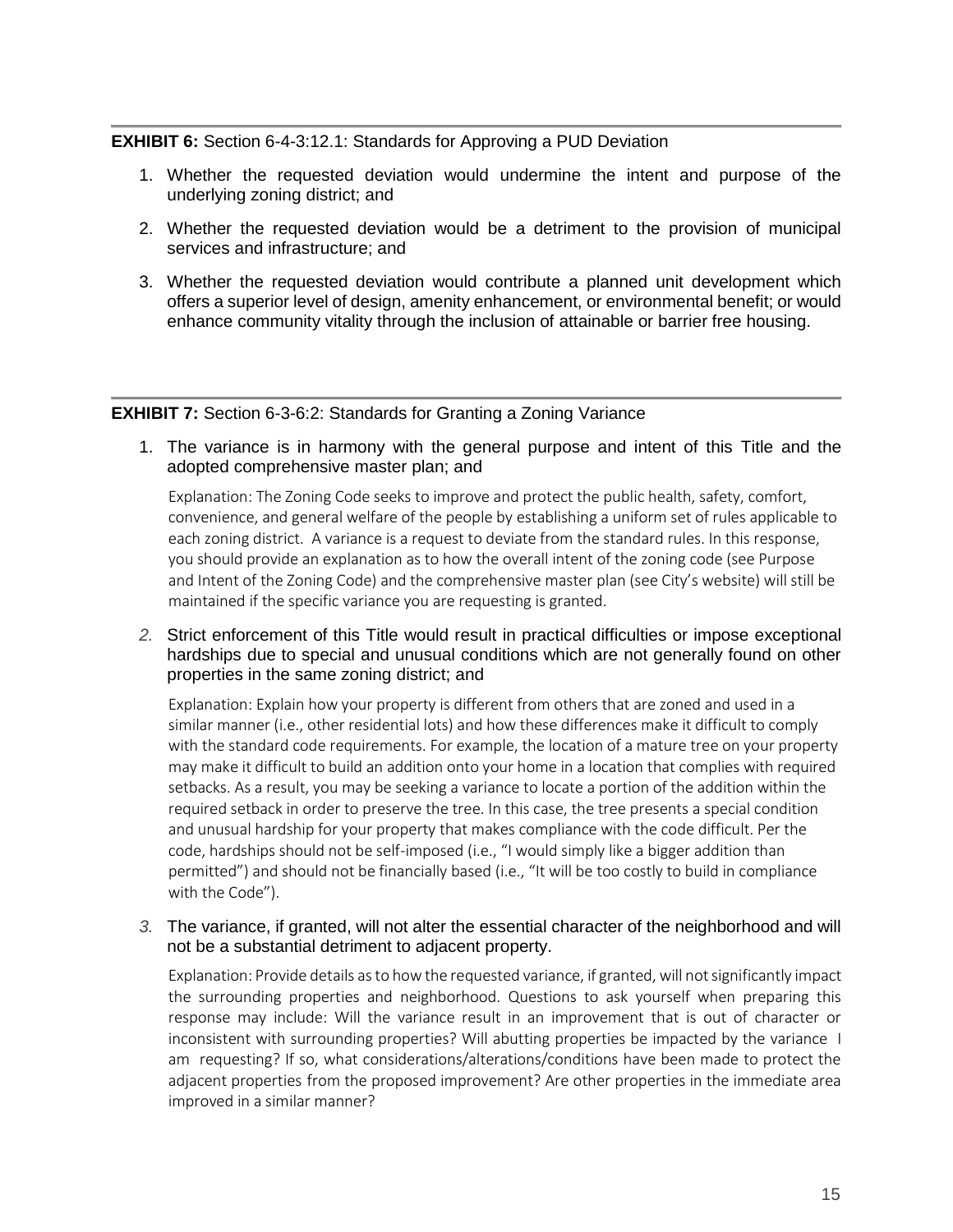## **EXHIBIT 8:** Section 7-1-8-:2.3: Standards for Granting a Subdivision Deviation

- 1. The Petitioner has shown that strict adherence to the provisions of this Title would cause unnecessary hardship due to conditions which are unique to the site and not caused by the Owner or Petitioner; and
- 2. The requested Subdivision Deviation is not contrary to the intent and purpose of the provisions of this Title.

**EXHIBIT 9:** Section 6-15-6:3: Standards for Granting a Conditional Use for Renewable Energy **Systems** 

- 1. The City Council shall determine that the Petition has met all of the general requirements of this Chapter, except those for which a variance has been specifically granted or sought; and
- 2. The proposed energy system shall further the intent of this Chapter and provide renewable energy to the property on which it is proposed; and
- 3. The proposed renewable energy system is located in such a manner as to minimize intrusions on adjacent residential uses through siting on the lot, selection of appropriate equipment, and other applicable means; and
- 4. The proposed renewable energy system complies with the service rules and policies of City of Naperville's Department of Public Utilities - Electric as may be amended from time to time; and
- 5. The establishment of the proposed renewable energy system will not prevent the normal and orderly use, development or improvement of the adjacent property for uses permitted in the district.